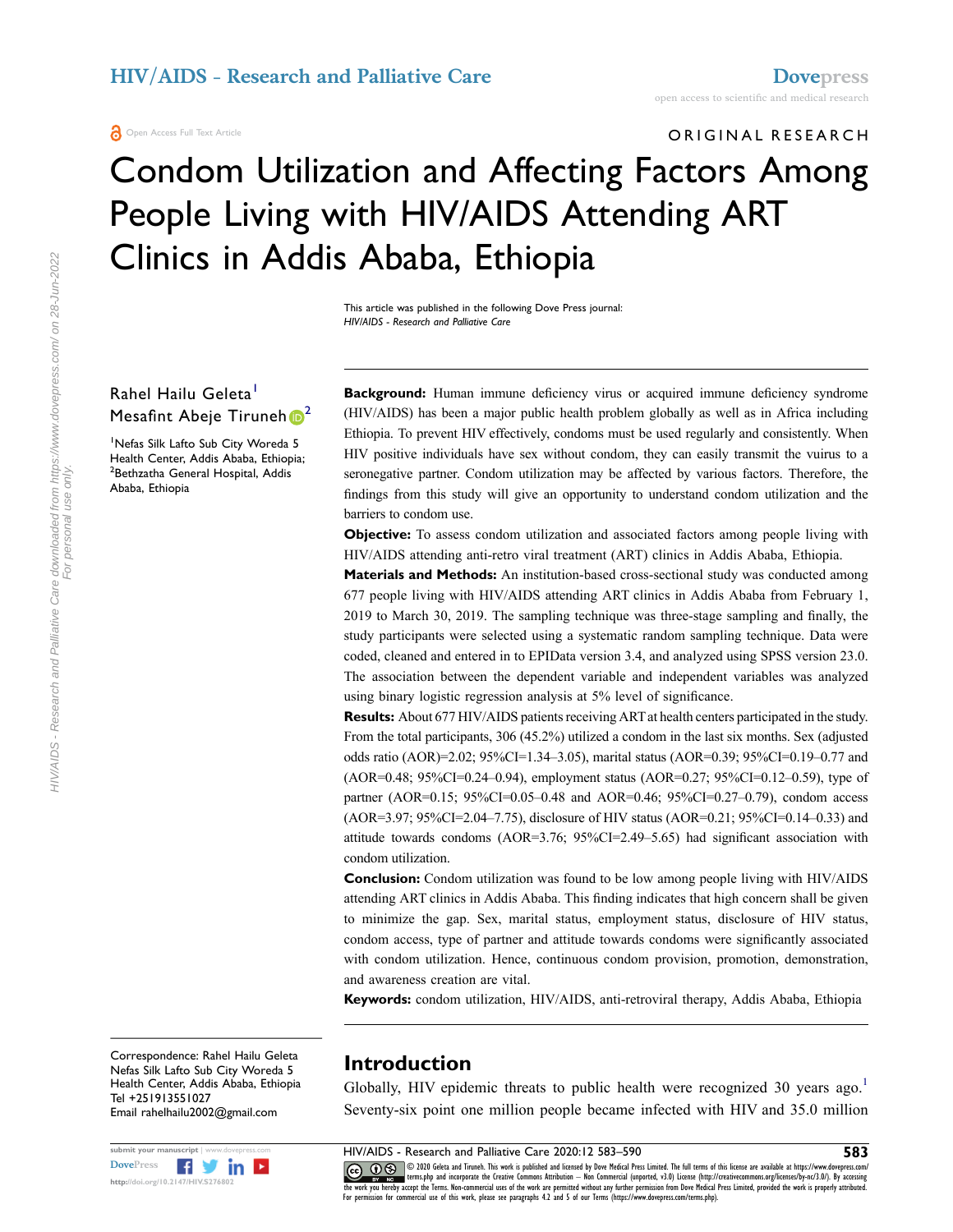people died due to HIV/AIDS since the start of the epidemic[.2](#page-7-1) Thirty-six point seven million people were living with HIV, 1.8 million people became newly infected with HIV and one million people died from AIDS 2016 globally. [2](#page-7-1) Young women aged 15–24 years are at particularly high risk of HIV infection among adults globally in 2015[.3](#page-7-2) Globally about 45 million HIV infections have been prevented through condom use since 1990 globally. [4](#page-7-3) In 2015, an estimated 1.9 million adults were newly infected with HIV, most of them were infected through sexual intercourse.<sup>[5](#page-7-4)</sup>

<span id="page-1-3"></span><span id="page-1-2"></span><span id="page-1-1"></span><span id="page-1-0"></span>Nineteen point four million people were living with HIV in Eastern and Southern Africa in  $2016<sup>2</sup>$  In Sub-Saharan Africa, HIV/AIDS has been a major health problem for more than 20 years. Even if Ethiopia has one of the lowest HIV prevalence rates in East Africa, still there are more than one million people living with HIV.<sup>[6](#page-7-5)</sup> Over the last decade free anti-retro viral treatment (ART) services scale-up in the country has been one of the achievements of the HIV/AIDS program. The scale-up of ART program services have substantially decreased deaths and contributed to reduce incidence of HIV since the initiation of the ART program in 2005.<sup>[7](#page-7-6)</sup>

<span id="page-1-5"></span>Even though there is progress, the benefits of condom utilizations are not fully being used.<sup>1</sup> Condoms must be used consistently and correctly to achieve the high level of protection against HIV.<sup>8</sup> Epidemiologic and laboratory studies indicates a condom is effective for HIV and sexu-ally transmitted diseases (STD) prevention.<sup>[9](#page-7-8)</sup> Inconsistent or incorrect use of condoms usually leads to failure to protect against STD/HIV transmission.<sup>8</sup> Transmission of HIV and STDs can occur with a single sex act with an infected partner due to inconsistent or nonuse of condoms. Incorrect use of condoms minimizes the effectiveness of condoms by leading to leakage, breakage, or slippage.<sup>[9](#page-7-8)</sup>

<span id="page-1-7"></span><span id="page-1-6"></span>Many people living with HIV have partners who have not acquired HIV, sero-discordant couples. Couple and partner testing, consistent condom use and providing ART to the partner living with HIV are key prevention strategies for sero-discordant couples.<sup>[1](#page-7-0)</sup> Condom use is important even if both partners have HIV to prevent reinfection[.10](#page-7-9) Key populations including sex workers, people who inject drugs, transgender people, prisoners, and gay men and other men who have sex with men have higher risk of HIV infection. $11$ 

<span id="page-1-9"></span><span id="page-1-8"></span>Knowledge of HIV prevention methods is low in Ethiopia. Only 56% of women knew that HIV could be prevented using condoms and only 65% knew that HIV

<span id="page-1-4"></span>could be prevented by limiting sex to one uninfected partner in 2011. Multiple sexual partners without using a condom increases the risk of contracting HIV. [6](#page-7-5) If HIVpositive individuals have sex without a condom, individuals with low CD4 count or higher viral load at the initiation of ART have the potential to transmit to a seronegative sexual partner or they may be at risk of acquiring drug-resistant viral strains.<sup>[12](#page-7-11)</sup>

<span id="page-1-10"></span>Since unprotected sexual intercourse with an HIVinfected person easily transmits infection, inconsistent and incorrect use of condoms will increase the disease incidence and prevalence. In Ethiopia condom promotion and distribution is emphasized for the general population rather for PLWHA, therefore, data regarding condom use are hardly found. Despite the fact that condoms are the most effective method to fight against HIV/AIDS there is little information regarding its magnitude and the factors affecting condom utilization among PLWHA.[13](#page-7-12)

<span id="page-1-11"></span>Data regarding condom utilization among PLWHA are rare to find in Ethiopia. Therefore, this study tries to assess condom utilization among PLWHA receiving ART and the factors that affect their utilization in Addis Ababa such as sociodemographic factors, knowledge and attitude related factors, condom access, type of partner, disclosure of HIV status, duration on ART and substance use. The government offices and nongovernmental organizations (NGOs) working in this area will gain insight from the findings that may help them identify the gaps and plan appropriate intervention methods to improve condom utilization while increasing its provision and making it acceptable among PLWHA.

### **Materials and Methods** Study Design and Setting

Institution-based cross-sectional study was conducted in Addis Ababa, Ethiopia from February, 1, 2019 to March 30, 2019. According to the last national census in 2007, the city has an estimated total population of 3,384,569. There are 10 sub-cities in Addis Ababa. The city accompanied 93 health centers within the 10 sub-cities which is divided by woredas and majority of them provide ART service. It has the second highest HIV/AIDS prevalence rate in the country  $3(.4%)$ , according to the 2018 Federal HIV/AIDS Prevention and Control Office report.<sup>[14](#page-7-13)</sup>

### <span id="page-1-12"></span>Source and Study Population

The source population were PLWHA attending ART clinics of health centers in Addis Ababa and the study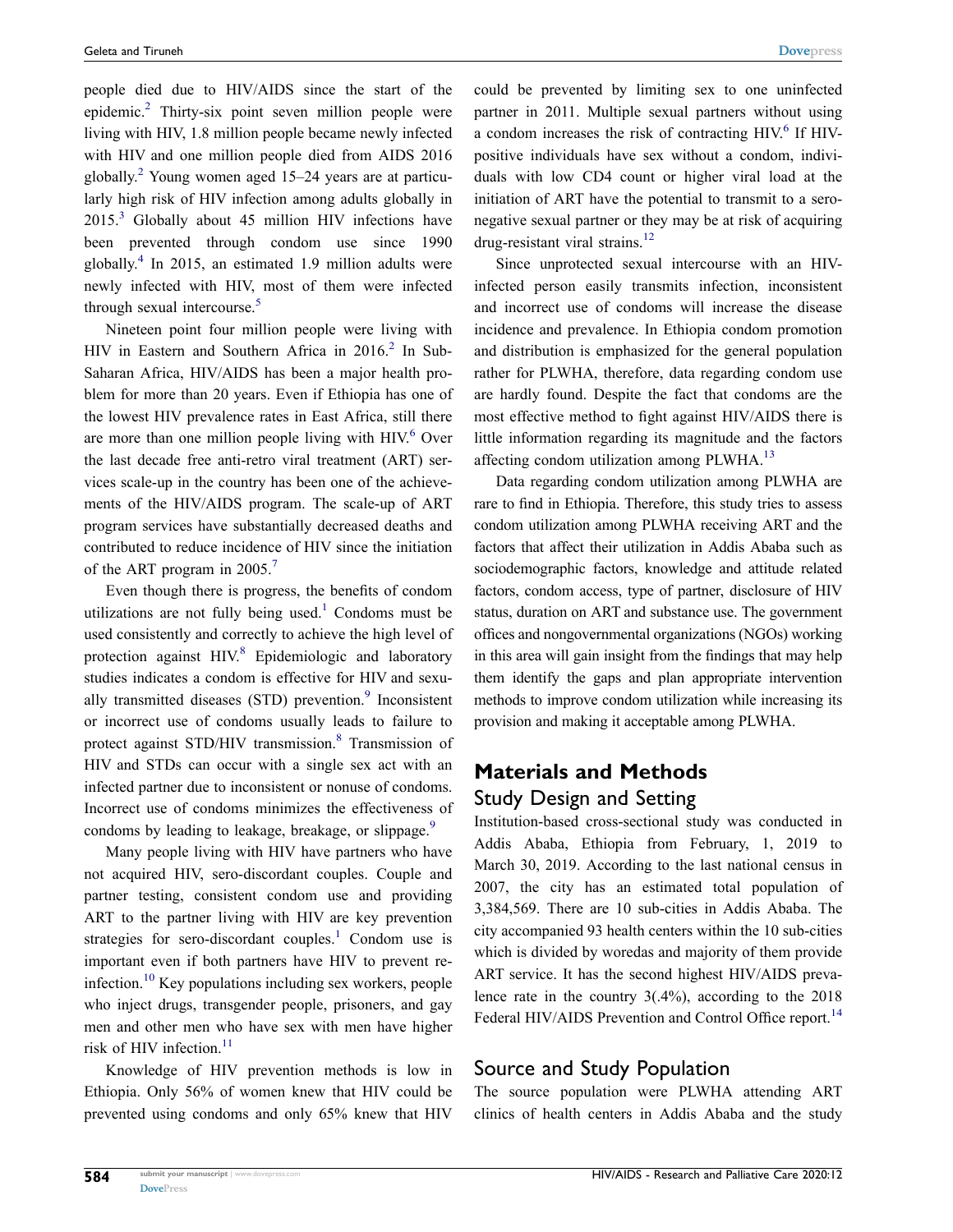population were PLWHA attending ART clinics of selected health centers in Addis Ababa. PLWHA aged above 18 years who had been on ART for at least one month prior to the data collection period were included in the study. Critically ill and those who were unable to respond were excluded from the study.

### Sample Size Determination and Sampling Procedure

Double population proportion formula was used to determine the sample size by considering 95%CI, 80% power and one-to-one ratio based on a study conducted in North West Ethiopia,  $2015^{13}$  by Epi info statistical calculation. Design effect, 1.5 and 10% nonresponse rate were considered and the final sample size was 677.

Three-stage sampling technique was used. There are 10 sub-cities in the city from these three sub-cities were selected using a simple random sampling technique. The selected three sub-cities had 17 health centers which provide ART service. Six health centers were selected from the two sub-cities (three from each) and two health centers were selected from the third sub-city using simple random sampling technique proportion to the number of health centers; a total of eight health centers were selected. A systematic random sampling technique was used to select the study participants who were interviewed after the first random start proportional to the number of patients in each health center.

### Operational Definitions

Condom utilization: whether the study participants used condoms regularly and consistently in the last six months prior to the study.

Knowledge about condom use:

Knowledgeable: study participants who answered at least five of the seven knowledge-related questions about condoms.

Not knowledgeable: study participants who answered less than five of the seven knowledge-related questions about condoms.

Attitude toward condom use:

Favorable attitude: study participants who answered two of the three attitude-related questions toward condom use.

Unfavorable attitude: study participants who answered less than two of the three attitude-related questions toward condom use.

Knowledge about HIV/AIDS:

Knowledgeable: study participants who answered three of the five knowledge-related questions about HIV/AIDS transmission and prevention practice.

Not knowledgeable: study participants who answered less than three of the five knowledge-related questions about HIV/AIDS transmission and prevention practice.

Attitude towards HIV/AIDS:

Favorable attitude: study participants who answered at least one of the two attitude-related questions towards HIV/AIDS transmission and prevention practice.

Unfavorable attitude: study participants who answered none of the two attitude-related questions towards HIV/ AIDS transmission and prevention practice.

### Data Collection Tool, Procedure and Quality Assurance

A structured interviewer administered questionnaire was first prepared in English and then translated in to Amharic. The data was collected using the Amharic version questionnaire. The questionnaire was then back translated into English for data entry. In order to assure the quality of the data, training was given to three selected health care professional data collectors who were not working in those health centers where the study was conducted and pretest was done on 5% of the study participants who were not included in the actual study. The collected data were checked for completeness and consistency daily during the data collection period.

### Data Management and Data Analysis

The data collected from each participant was coded and entered in to EpiData version 3.4 and then exported to SPSS version 23 computer software for analysis. Relevant descriptive statistics such as frequency and percent were carried out. To screen out potentially significant variables, univariate binary logistic regression analysis was done, and those with less than 25% level of significance remained in the final models. To check the adequacy of the final model Hosmer–Lemeshow goodness of fit test was used (*p*=0.08). Multicollinearity test was done and no multicollinearity identified. Sensitivity analysis done and no data bias detected. Finally, a stepwise multiple binary logistic regression analysis was done. Adjusted odds ratio and 95%CI was employed to examine associations. Variables with *p*-value <0.05 were considered as statistically significant.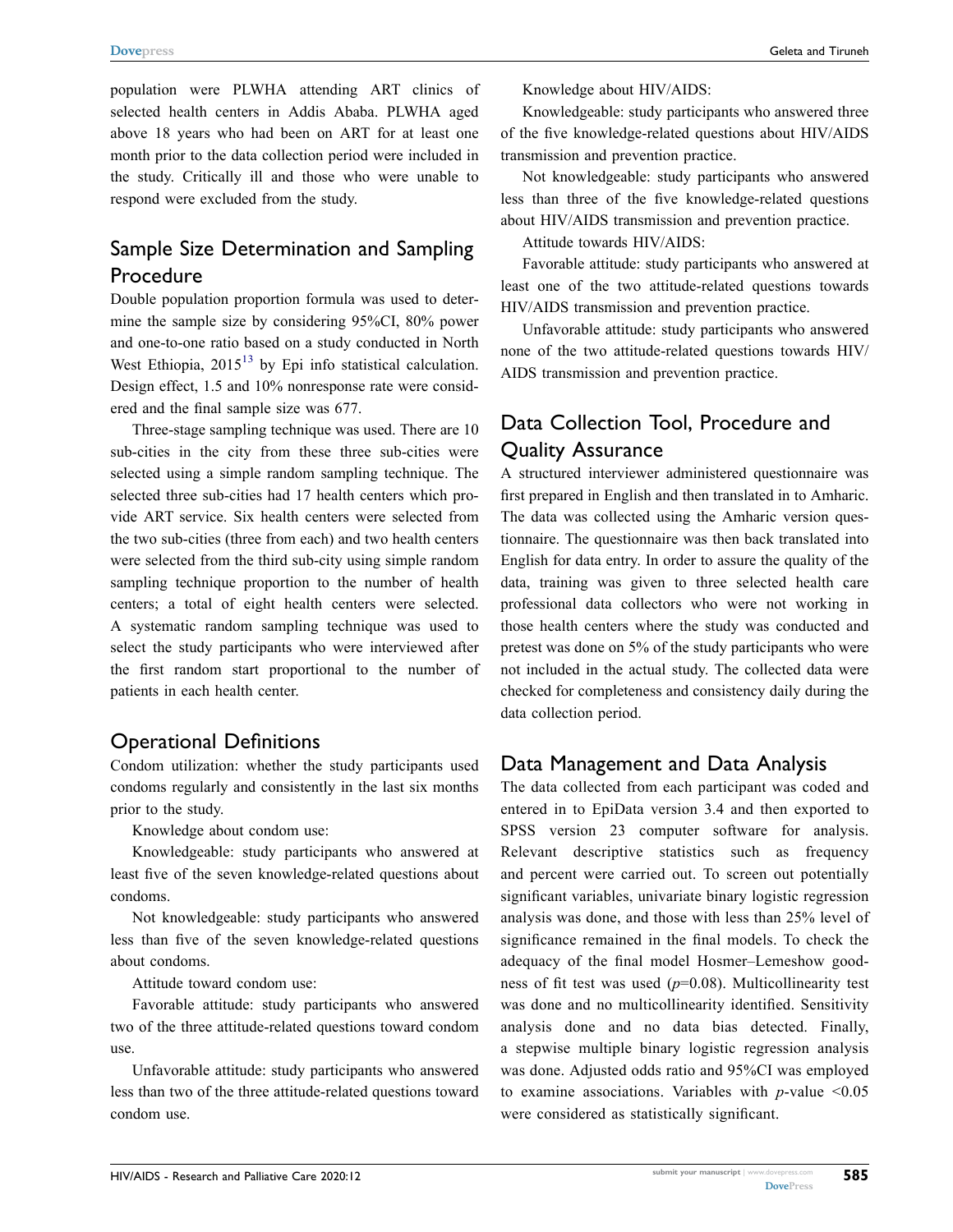### **Results**

# Sociodemographic Characteristics of the Study Population

The total study participants were 677 in number, with an age range of 20–65 years and the mean age was 38.5 (SD  $\pm$ 5.5) years. There were more females constituting 415 (61.3%) of the total study participants. The majority of the participants 453 (66.9%) were orthodox Christians. From the total participants 232 (34.3%) were married. More than one-third of the study participants 321 (47.4%) were self-employed while one-third of the participants 226 (33.4%) had completed secondary education and 116 (17.1%) had no formal education [\(Table 1](#page-3-0)).

# Knowledge and Attitude About HIV/ AIDS, Condoms and their Utilization

The majority, 469 (69.3%) of the study participants were knowledgeable about HIV/AIDS transmission and prevention practice. About 534 (78.9%) of the total participants had a favorable attitude toward HIV/AID prevention practice. About 479 (70.8%) of the total respondents were knowledgeable about condoms and 358 (52.9%) respondents had a favorable attitude toward condom use [\(Table 2\)](#page-4-0).

# Condom Access and Type of Partner

About 517 (76.4%) of the total respondents had a regular sexual partner/spouse in the last six months while the rest 24 (3.5%) and 136 (20.1%) of the respondents engaged in sexual relationships with sex workers and multiple partners, respectively [\(Table 3\)](#page-4-1).

Approximately 593 (87.6%) of the respondents had access to condoms and the rest 84 (12.4%) had not from the respondents who had no access to condoms the reasons stated were price 5 (6%), distance/nonavailability 20 (23.8%), preference/type of condom 1 (1.2%), fear of being seen when buying 20 (23.8%) and did not know where to find 38 (45.2%) [\(Figure 1](#page-4-2)).

# Duration on ART, Substance Abuse and Disclosure About HIV Status

About 22 (3.2%) of the total respondents stayed on ART for  $\leq$ 3 months while nearly half of them 356 (52.6%) stayed on ART for more than 36 months.

About 131 (19.4%) of the respondents had used at least one of the substances (alcohol, cigarette, or chat) while

<span id="page-3-0"></span>**Table 1** Sociodemographic Characteristics of Study Participants, Addis Ababa, 2019 (n=677)

| <b>Variables</b>          | <b>Frequency</b> | Percent (%) |
|---------------------------|------------------|-------------|
| Sex                       |                  |             |
| Female                    | 415              | 61.3        |
| Male                      | 262              | 38.7        |
| Age                       |                  |             |
| $20 - 30$                 | 156              | 23.0        |
| $31 - 45$                 | 431              | 63.7        |
| $46 - 65$                 | 90               | 13.3        |
| Religion                  |                  |             |
| Orthodox                  | 453              | 66.9        |
| Muslim                    | 87               | 12.9        |
| Protestant                | 3                | 19.4        |
| Other                     | 6                | 0.9         |
| Marital status            |                  |             |
| Single                    | 190              | 28.1        |
| Married                   | 232              | 34.3        |
| Divorced                  | 162              | 23.9        |
| Widowed                   | 93               | 13.7        |
| <b>Educational status</b> |                  |             |
| No formal education       | 96               | 4.1         |
| Primary education         | 209              | 30.9        |
| Secondary education       | 226              | 33.4        |
| Tertiary education        | 146              | 21.6        |
| <b>Employment status</b>  |                  |             |
| Unemployed                | 143              | 21.1        |
| Civil servant             | $ 42\rangle$     | 21.0        |
| Self-employed/business    | 321              | 47.4        |
| Housewife                 | 71               | 10.5        |

engaging in a sexual relationship. Regarding disclosure about HIV status, more than half 392 (57.9%) of the respondents did not inform their partners of their HIV status [\(Table 4\)](#page-4-3).

# Condom Utilization

Among the total study participants, 306 (45.2%, 95% CI=41.5–49.0%) reported that they used condoms regularly and consistently whereas the remaining 371 (54.8%, 95%CI: 51.0–58.5%) respondents did not used condoms regularly and consistently in the last six months.

# Factors Associated with Condom **Utilization**

At a 25% level of significance univariate binary logistic regression analysis of sex, educational status, marital status,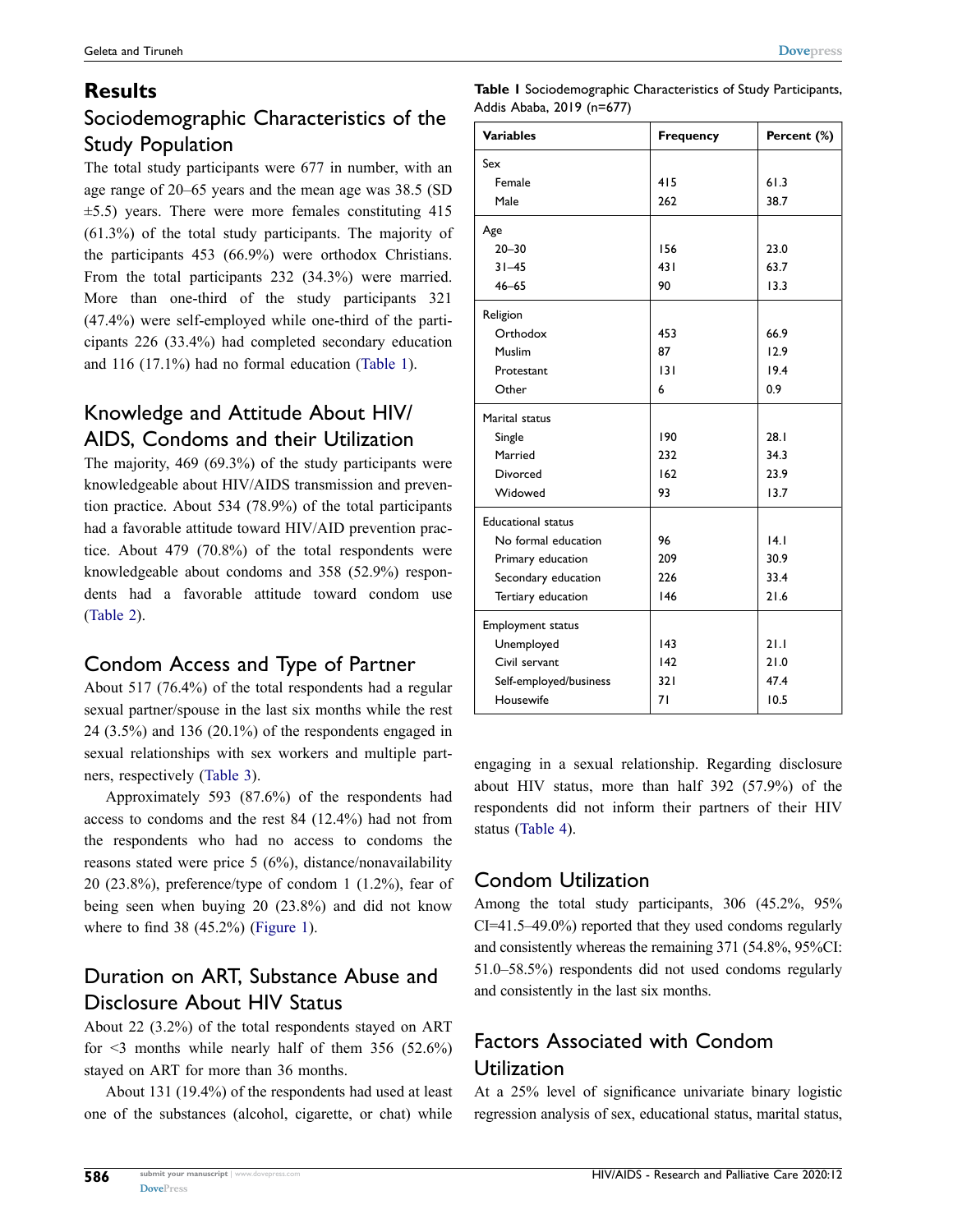<span id="page-4-0"></span>**Table 2** Knowledge and Attitude About HIV/AIDS, Condoms and Their Utilization Among Study Participants, Addis Ababa, 2019 (n=677)

| <b>Variables</b>         | <b>Frequency</b> | Percent (%) |  |
|--------------------------|------------------|-------------|--|
| Knowledge about HIV/AIDS |                  |             |  |
| Knowledgeable            | 469              | 69.3        |  |
| Not knowledgeable        | 208              | 30.7        |  |
| Attitude about HIV/AIDS  |                  |             |  |
| Favorable attitude       | 534              | 78.9        |  |
| Un favorable attitude    | 143              | 21.1        |  |
| Knowledge about condoms  |                  |             |  |
| Knowledgeable            | 479              | 70.8        |  |
| Not knowledgeable        | 198              | 29.2        |  |
| Attitude about condoms   |                  |             |  |
| Favorable attitude       | 358              | 52.9        |  |
| Unfavorable attitude     | 319              | 47. I       |  |

**Abbreviation**: HIV/AIDS, human immune deficiency virus or acquired immune deficiency syndrome.

<span id="page-4-1"></span>**Table 3** Condom Access and the Type of Partner Among Participants, Addis Ababa, 2019 (n=677)

| <b>Variable</b>        | <b>Frequency</b> | Percent (%) |  |
|------------------------|------------------|-------------|--|
| Condom access          |                  |             |  |
| Yes                    | 593              | 87.6        |  |
| No                     | 84               | 12.4        |  |
| Type of partner        |                  |             |  |
| Regular partner/spouse | 517              | 76.4        |  |
| Sex worker             | 24               | 3.5         |  |
| Multiple partners      | 136              | 20.1        |  |

employment status, condom access, knowledge about HIV, attitude toward condoms, type of partner and disclosure of HIV status were significantly associated with condom utilization. However, at a 5% level of significance multivariable binary logistic regression analysis of sex, marital status, employment status, type of partner, condom access, disclosure of HIV status and attitude toward condoms were significantly associated with condom utilization.

Male respondents were 2.02 times more likely to utilize condom compared to female respondents (AOR=2.02; 95%CI=1.34–3.05). Respondents who were married and widowed were 61% and 52% less likely to utilize condom, respectively when compared to those who were single (AOR=0.39; 95%CI=0.19–0.77 and (AOR=0.48; 95% CI=0.24–0.94)

Similarly, respondents who were self-employed/business were 73% less likely to utilize condom compared to

<span id="page-4-2"></span>

2019 (n=677).

unemployed respondents (AOR=0.27; 95%CI=0.12–0.59). Respondents who had multiple sexual partners and who had sex with sex workers were 85% and 54% less likely to utilize condoms compared to those who had regular sexual partner, respectively (AOR=0.15; 95%CI=0.05–0.48 and AOR=0.46; 95%CI=0.27–0.79).

<span id="page-4-3"></span>**Table 4** Duration on ART, Substance Abuse, Disclosure About HIV Status Among Participants, Addis Ababa, 2019 (n=677)

| <b>Variables</b>            | <b>Frequency</b> | Percent (%) |  |
|-----------------------------|------------------|-------------|--|
| Duration on ART             |                  |             |  |
| $<$ 3 months                | 22               | 3.2         |  |
| $3 - 12$ months             | 112              | 16.5        |  |
| 12-36 months                | 187              | 27.6        |  |
| >36 months                  | 356              | 52.6        |  |
| Substance abuse             |                  |             |  |
| Yes                         | 131              | 19.4        |  |
| No.                         | 546              | 80.6        |  |
| Disclosure about HIV status |                  |             |  |
| Yes                         | 285              | 42.1        |  |
| No.                         | 392              | 57.9        |  |

**Abbreviations**: HIV, human immune deficiency virus; ART, anti-retroviral therapy.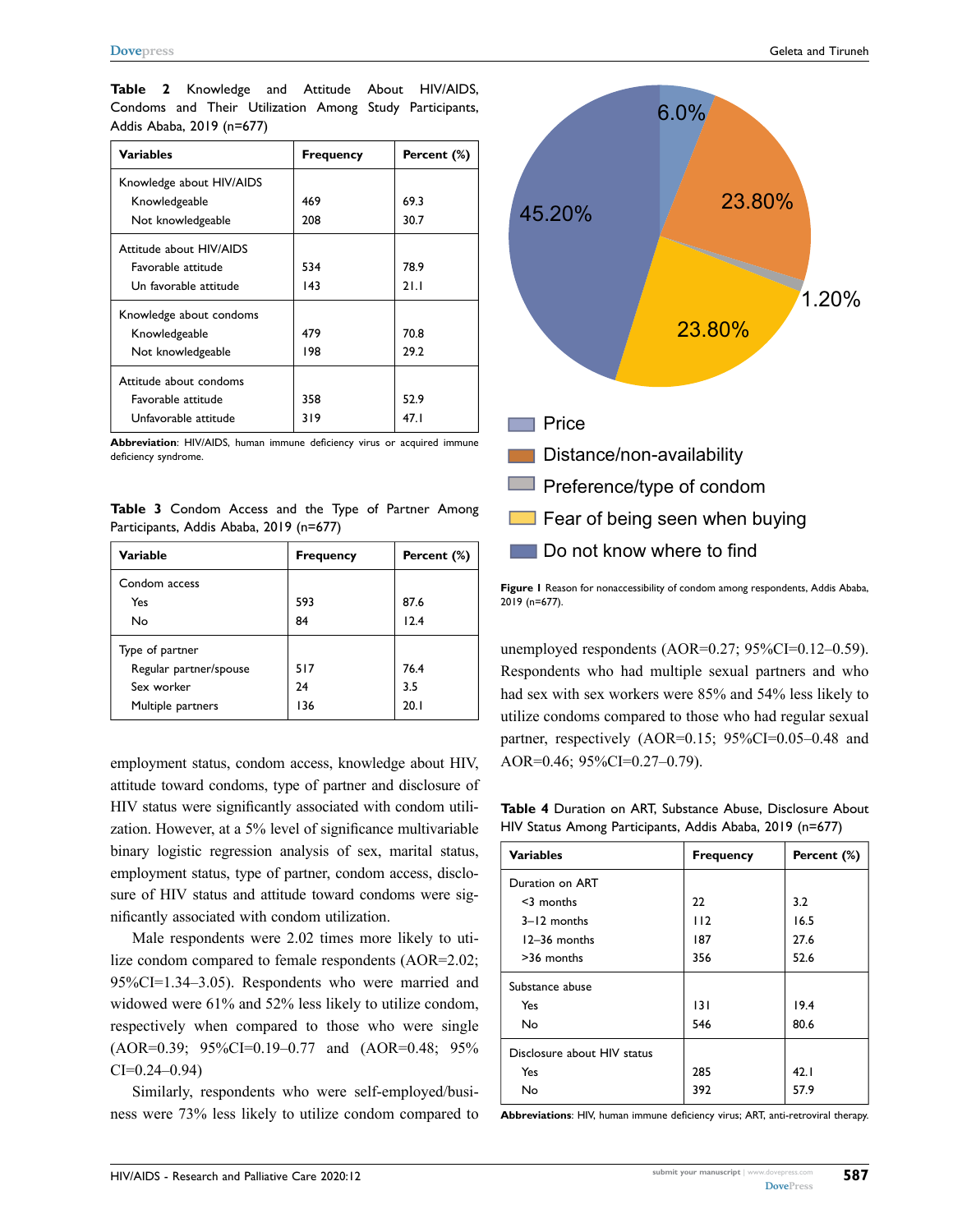Respondents who had access to condoms were 3.97 times more likely to utilize them compared to respondents who had no access (AOR=3.97; 95%CI=2.04–7.75). Respondents who did not disclose their HIV status to their partners were 79% less likely to utilize condoms compared to respondents who disclosed their status (AOR=0.21; 95%CI=0.14–0.33).

Respondents who had a favorable attitude toward condoms were 3.76 times more likely to utilize condoms than those who had an unfavorable attitude (AOR=3.76; 95%CI=2.49–5.65) [\(Table 5\)](#page-5-0).

#### **Discussion**

<span id="page-5-1"></span>The finding of this study showed that the proportion of condom utilization is 45.2%, this finding is similar to the study of condom utilization among people living with HIV/AIDS attending ART clinic in North Central Nigeria

| <b>Variables</b>          | <b>Condom Utilization</b> |           | <b>COR (95%CI)</b>     | <b>AOR (95%CI)</b>     | p-value    |
|---------------------------|---------------------------|-----------|------------------------|------------------------|------------|
|                           | <b>Yes</b>                | <b>No</b> |                        |                        |            |
| Sex                       |                           |           |                        |                        |            |
| Female                    | 157                       | 258       | 1.00                   | 1.00                   |            |
| Male                      | 113                       | 149       | $1.72$ (1.26-2.35)     | $2.02$ (1.34-3.05)     | $0.001*$   |
| <b>Educational status</b> |                           |           |                        |                        |            |
| No formal education       | 39                        | 57        | 1.00                   | 1.00                   |            |
| Primary education         | 77                        | 132       | 1.72 (1.02-2.90)       | $1.69$ (0.85-3.37)     | 0.136      |
| Secondary education       | $\mathbf{H}$              | 115       | $2.02$ (1.32-3.10)     | $1.33(0.78 - 2.28)$    | 0.299      |
| Tertiary education        | 79                        | 67        | $1.22(0.80 - 1.85)$    | $1.33(0.79 - 2.25)$    | 0.280      |
| Marital status            |                           |           |                        |                        |            |
| Single                    | 98                        | 92        | 1.00                   | 1.00                   |            |
| Married                   | 100                       | 132       | $0.48(0.29 - 0.81)$    | $0.39(0.19 - 0.77)$    | $0.007*$   |
| Divorced                  | 78                        | 84        | $0.69$ $(0.42 - 1.14)$ | $1.14(0.58 - 2.28)$    | 0.701      |
| Widowed                   | 30                        | 63        | $0.61(0.36 - 1.03)$    | $0.48$ $(0.24 - 0.94)$ | $0.031*$   |
| Employment status         |                           |           |                        |                        |            |
| Unemployed                | 53                        | 90        | 1.00                   | 1.00                   |            |
| Civil servant             | 80                        | 62        | $0.74(0.40 - 1.36)$    | $0.68$ $(0.32 - 1.47)$ | 0.328      |
| Self-employed             | 150                       | 171       | $0.29$ (0.16-0.54)     | $0.27(0.12 - 0.59)$    | $0.001*$   |
| Housewife                 | 23                        | 48        | $0.32(0.32 - 0.96)$    | $0.55(0.28 - 1.11)$    | 0.096      |
| Condom access             |                           |           |                        |                        |            |
| Yes                       | 292                       | 301       | 4.07 $(2.30 - 7.18)$   | 3.97 (2.04-7.75)       | $< 0.001*$ |
| No                        | 4                         | 70        | 1.00                   | 1.00                   |            |
| Knowledge about HIV       |                           |           |                        |                        |            |
| Knowledgeable             | 217                       | 252       | $1.29(0.93 - 1.79)$    | $1.39(0.89 - 2.17)$    | 0.143      |
| Not knowledgeable         | 89                        | 119       | 1.00                   | 1.00                   |            |
| Attitude about condom     |                           |           |                        |                        |            |
| Favorable attitude        | 219                       | 139       | $3.67(2.66 - 5.06)$    | $3.76$ (2.49-5.65)     | $< 0.001*$ |
| Unfavorable attitude      | 87                        | 223       | 1.00                   | 1.00                   |            |
| Type of partner           |                           |           |                        |                        |            |
| Spouse/regular partner    | 252                       | 265       | 1.00                   | 1.00                   |            |
| Sex worker                | 8                         | 6         | $0.47(0.31 - 0.70)$    | $0.46$ (0.27-0.79)     | $0.005*$   |
| Multiple attitude         | 36                        | 100       | $0.18(0.07 - 0.46)$    | $0.15(0.05 - 0.48)$    | $0.001*$   |
| Disclosure of HIV status  |                           |           |                        |                        |            |
| Yes                       | 178                       | 107       | 1.00                   | 1.00                   |            |
| No                        | 128                       | 264       | $0.29$ (0.21-0.40)     | $0.21(0.14-0.33)$      | $< 0.001*$ |

<span id="page-5-0"></span>**Table 5** Factors Associated with Condom Utilization Among PLWHA Attending ART Clinics in Addis Ababa, 2019 (n=677)

**Note**: \*Statistically significant at 5% level of significance.

**Abbreviations**: PLWHA, people living with HIV/AIDS; ART, anti-retroviral therapy.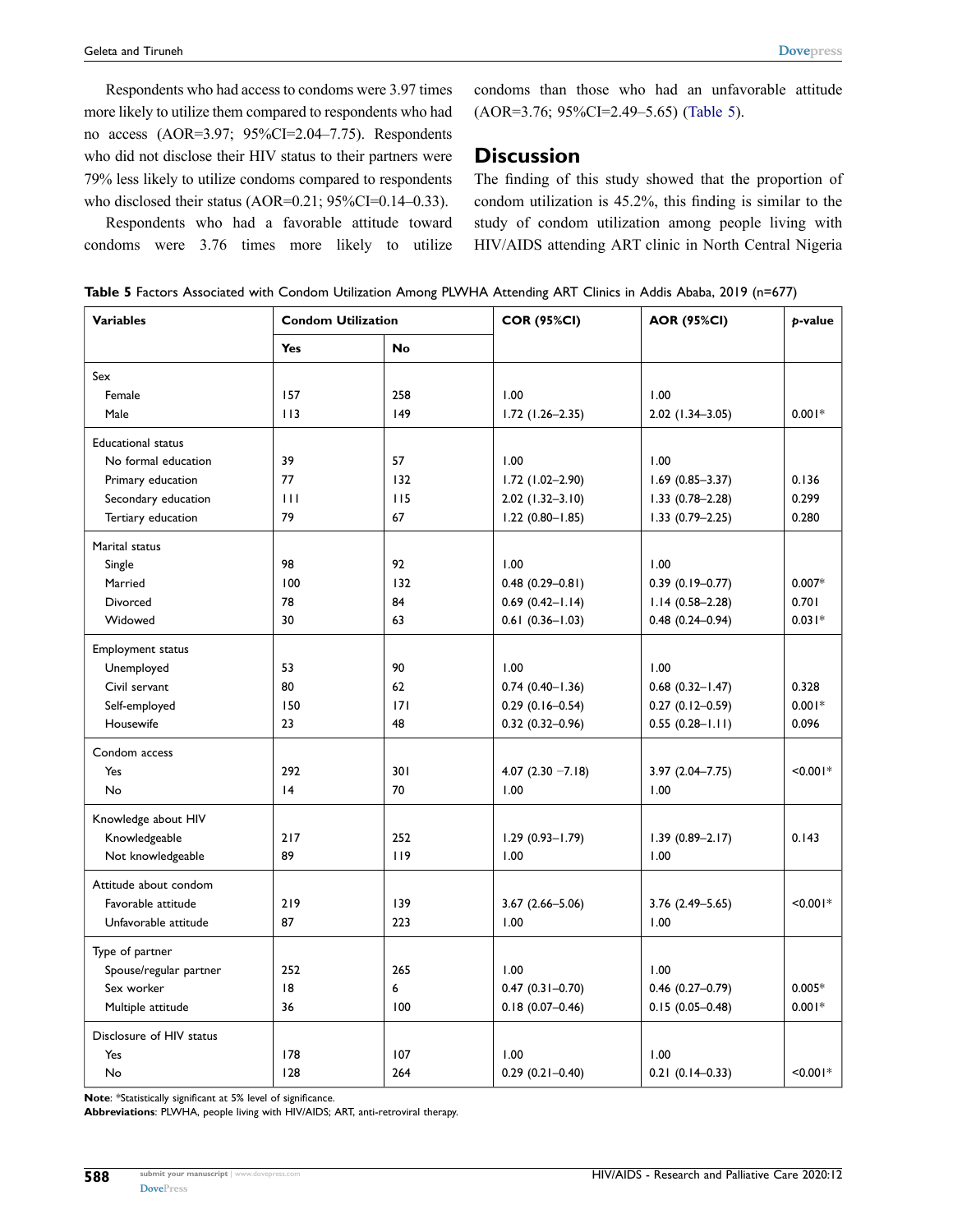$(45.5\%)$ <sup>[15](#page-7-14)</sup> However, this finding is quite different from the study on consistent condom use in HIV/AIDS patients receiving ART in northwest Ethiopia  $(78.9\%)$ .<sup>[13](#page-7-12)</sup>

This study showed that consistent condom use is affected by sex. Male respondents were 2.02 times more likely to utilize condom than female respondents. This finding is similar to the studies conducted in North Central Nigeria, in Northwest Ethiopia and in the Asia-Pacific Region.<sup>15,16</sup> This might be due to the fact that women are less powerful to negotiate condom use and have less ability to decide on sexual life especially in developing countries. Women also involve in risky sexual behaviors due to economic problems and they might be forced not to use condoms either due to extra payment or inability to negotiate.

This study also showed that there is a significant association between disclosure of HIV status and condom utilization. Respondents who did not disclose their HIV status to their partners were 79% less likely to utilize condoms than respondents who disclosed their status. This finding is consistent with the study conducted among PLWHA in Maiduguri, Nigeria.<sup>17</sup> This shows that individuals do not bother about knowing their partners HIV status and they may have fear that if their partners are seronegative, they might leave them and e remain alone or not to be blamed by their partners if they become positive after the relationship.

<span id="page-6-1"></span>Respondents who were married and widowed were 61% and 52% less likely to utilize condoms, respectively when compared to those who were single and this finding is in agreement with a study conducted in Maiduguri, Nigeria.<sup>17</sup> This may be due to the perception that a condom is unnecessary among married couples, partners refusal of condom, the desire to have children and less empowerment for women.

There is also an association between occupational status and condom utilization. Respondents who were selfemployed/business were 73% less likely to utilize condoms compared to unemployed respondents. Respondents who had multiple sexual partners and who had sex with sex workers were 85% and 54% less likely to utilize condoms compared to those who had a regular sexual partner, respectively. This indicates that despite the efforts made through counseling to decrease HIV transmission and re-infection people are still involved in risky sexual behaviors which could result in further spread of HIV infection in the society and treatment failure in PLWHA.

Respondents who had access to condoms were 3.97 times more likely to utilize them compared to respondents <span id="page-6-0"></span>who had no access. This finding is supported by a systematic review done in the Asia-Pacific region.<sup>[16](#page-7-15)</sup> This might be due to individuals do not knowing where to find condoms, being ashamed to buy condoms openly or nonavailability (the condoms from clinics may not sustain them till the next visit).

Respondents who had a favorable attitude toward condoms were 3.76 times more likely to utilize condoms than those who had an unfavorable attitude. This may be due to the misperception that condoms decrease sexual pleasure and being in ART totally prevents HIV.

### **Limitation of the Study**

Although this study provides important information regarding condom utilization and its determinant factors, which is relevant to make interventions, it may have certain limitations of recall and socially desirable bias.

### **Conclusion**

Condom utilization was found to be low among people living with HIV/AIDS attending ART clinics in Addis Ababa. This finding indicates that high concern shall be given to minimize the gap. Sex, marital status, employment status, discloses of HIV status, condom access, type of partner and attitude toward condoms were significantly associated with condom utilization. Therefore, continuous condom provision, promotion, demonstration and awareness creation are vital. Community based education and sensitization on HIV/AIDS and condom use has to be a major concern of stakeholders. Health-care providers should create awareness among PLWHA that condom use is the key intervention to prevent HIV transmission and reinfection including its negative outcome and the need to use condoms even with in marriage.

# **Data Sharing Statement**

All relevant data are available within the manuscript.

# **Ethics Approval and Consent to Participate**

As our institutions do not have the mandate to provide ethical clearance for research, ethical clearance was obtained from GAMBY Medical and Business College and Addis Ababa Health Bureau. This study was conducted under technical support and supervision of GAMBY Medical and Business College. The findings of the study were also presented to the College and approved. The study was

**589**